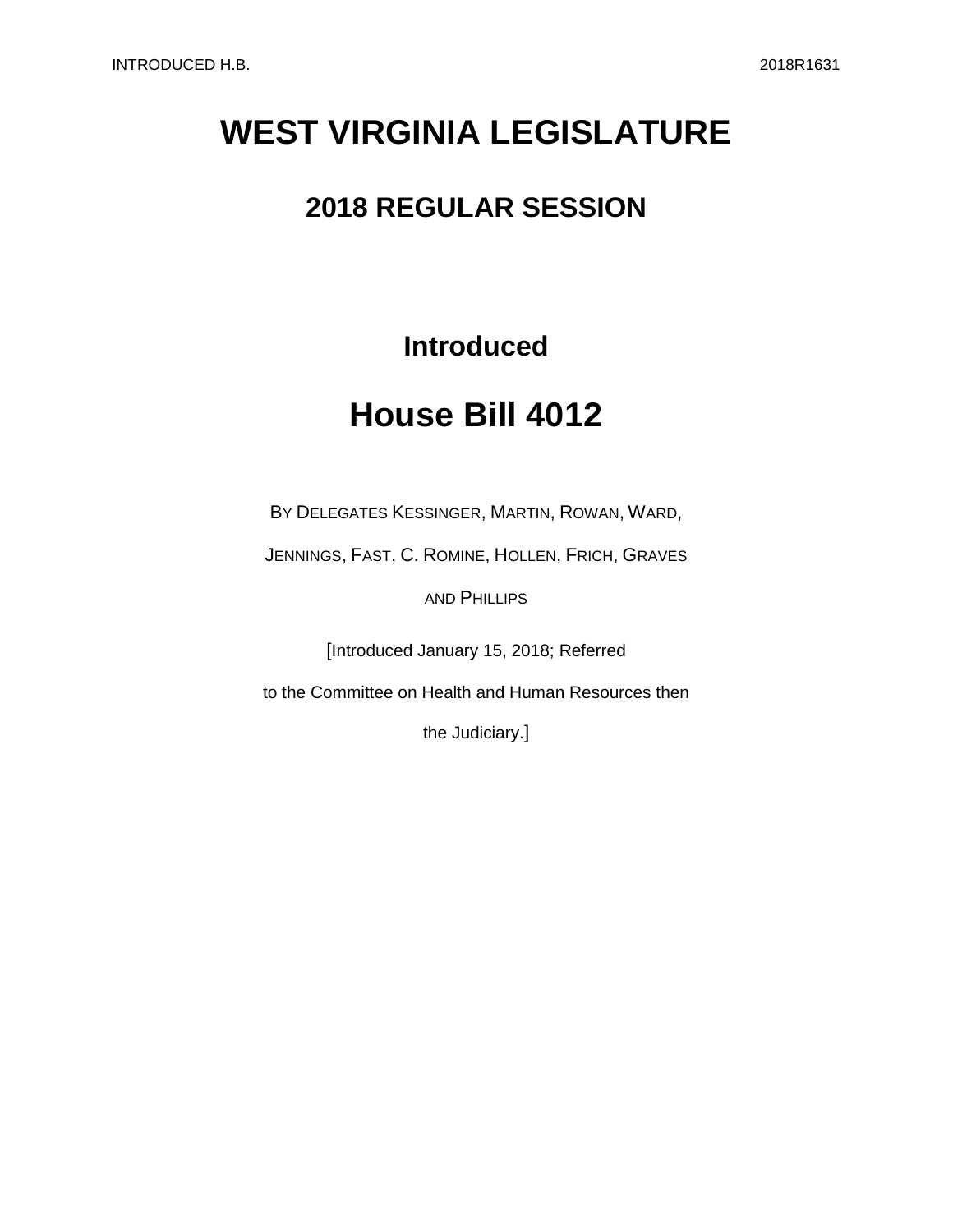A BILL to amend and reenact §9-1-2 of the Code of West Virginia, 1931, as amended, relating to amending the definition of medical services, so as to exclude abortion.

*Be it enacted by the Legislature of West Virginia:*

### **ARTICLE 1. LEGISLATIVE PURPOSE AND DEFINITIONS.**

#### **§9-1-2. Definitions.**

 The following words and terms when used in this chapter have the meanings indicated unless the context clearly indicates a different meaning, and any amendment of this section applies to any verdict, settlement, compromise or judgment entered after the effective date of the amendments to this section enacted during the regular session of the Legislature, one thousand nine hundred ninety-five.

(a) The term "department" means the state division of human services.

(b) The term "commissioner" means the commissioner of human services.

 (c) The term "federal-state assistance" means and includes: (1) All forms of aid, care, assistance and services to or on behalf of persons, which are authorized by, and who are authorized to receive the same under and by virtue of, subchapters one, four, five, ten, fourteen, sixteen, eighteen and nineteen, chapter seven, Title 42, United States Code, as those subchapters have heretofore been and may hereafter be amended, supplemented and revised by Acts of Congress, and as those subchapters so amended, supplemented and revised have heretofore been and may hereafter be supplemented by valid rules and regulations promulgated by authorized federal agents and agencies, and as those subchapters so amended, supplemented and revised have heretofore been and may hereafter be supplemented by rules promulgated by the state division of human services, which division rules shall be consistent with federal laws, rules and regulations, but not inconsistent with state law; and (2) all forms of aid, care, assistance and services to persons, which are authorized by, and who are authorized to receive the same under and by virtue of, any Act of Congress, other than the federal social security act, as amended, for distribution through the state division of human services to recipients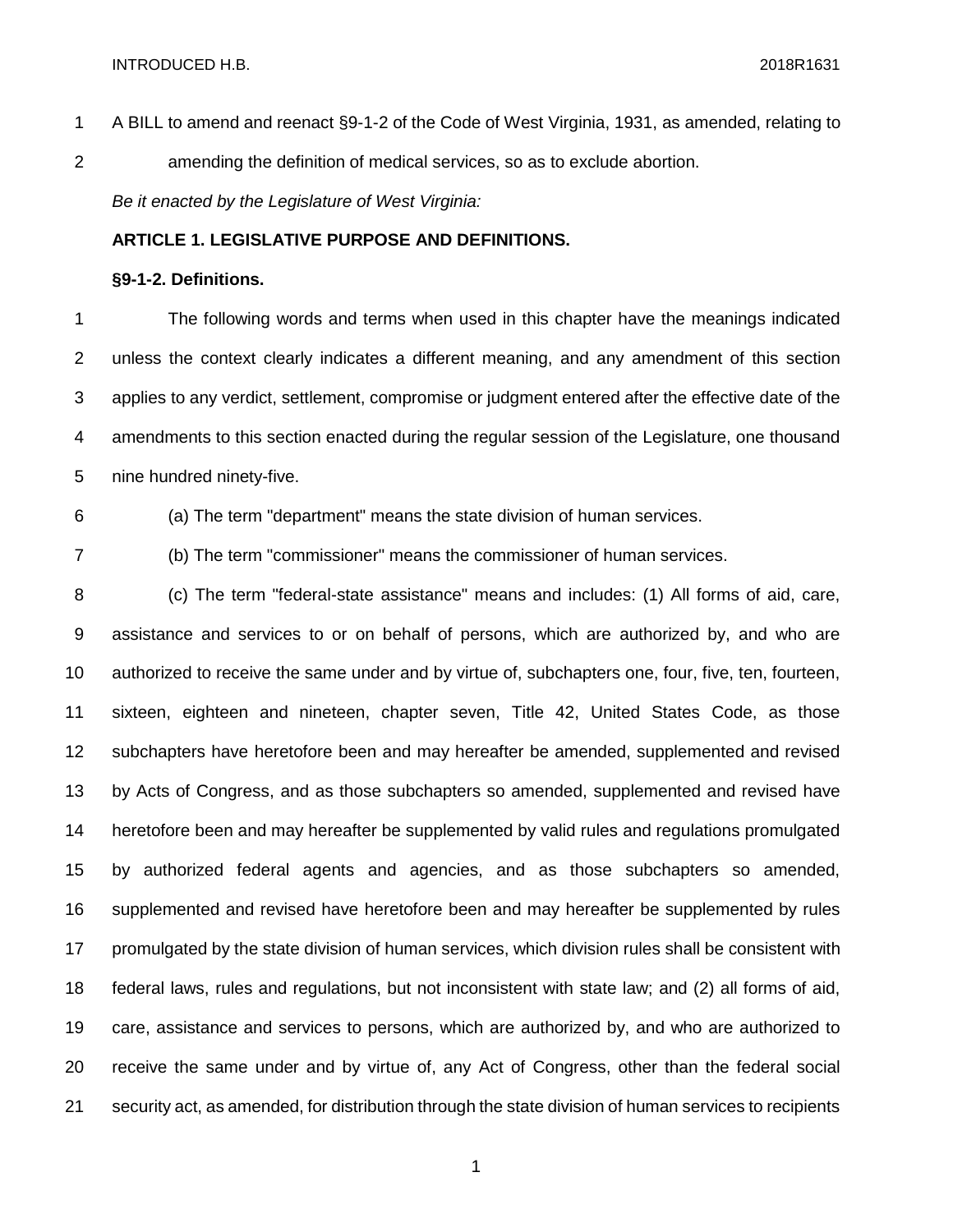#### INTRODUCED H.B. 2018R1631

 of any form of aid, care, assistance and services to persons designated or referred to in (1) of this definition and to recipients of state assistance, including by way of illustration, surplus food and food stamps, which Congress has authorized the secretary of agriculture of the United States to distribute to needy persons.

 (d) The term "federal assistance" means and includes all forms of aid, care, assistance and services to or on behalf of persons, which are authorized by, and who are authorized to receive the same under and by virtue of, any Act of Congress for distribution through the state division of human services, the cost of which is paid entirely out of federal appropriations.

 (e) The term "state assistance" means and includes all forms of aid, care, assistance, services and general relief made possible solely out of state, county and private appropriations to or on behalf of indigent persons, which are authorized by, and who are authorized to receive the same under and by virtue of, state division of human services' rules.

 (f) The term "welfare assistance" means the three classes of assistance administered by the state division of human services, namely: Federal-state assistance, federal assistance and state assistance.

 (g) The term "indigent person" means any person who is domiciled in this state and who is actually in need as defined by department rules and has not sufficient income or other resources to provide for such need as determined by the state division of human services.

 (h) The term "domiciled in this state" means being physically present in West Virginia accompanied by an intention to remain in West Virginia for an indefinite period of time, and to make West Virginia his or her permanent home. The state division of human services may by rules supplement the foregoing definition of the term "domiciled in this state", but not in a manner as would be inconsistent with federal laws, rules, and regulations applicable to and governing federal-state assistance.

46 (i) The term "medical services" means essential medical, surgical, dental, optometric, 47 podiatric, chiropractic, telehealth, and nursing services, and other remedial services recognized